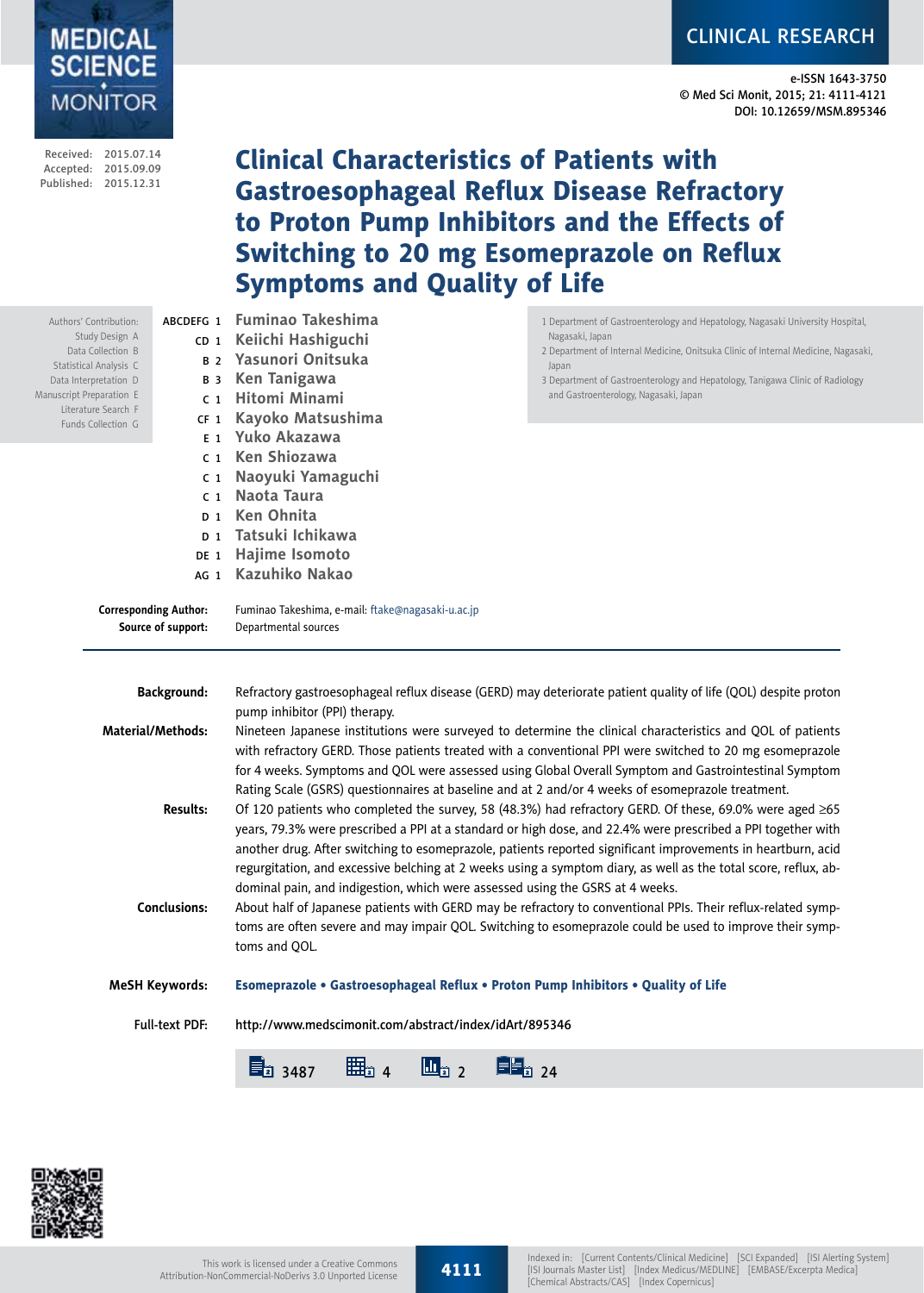# **Background**

The symptoms of gastroesophageal reflux disease (GERD), such as heartburn and acid regurgitation, are serious problems that cause discomfort, impair quality of life (QOL) [1], and affect the mental state and social activities of patients. Although proton pump inhibitors (PPIs) are the first-line therapy for reflux esophagitis [2], some cases are refractory to these drugs. The Japanese guidelines for the diagnosis and treatment of GERD recommend adjusting the dose of the PPI, switching the type of PPI, or adding a prokinetic agent in refractory cases [2]. Because the proton pump-binding and pharmacokinetic properties of PPIs vary [3–6], switching to another PPI may be an effective treatment strategy.

Esomeprazole, a PPI, is an *S*-enantiomer of omeprazole that was approved in July 2011 in Japan. Because esomeprazole has greater inhibitory effects on gastric secretion than other PPIs [7], it is expected to become a therapeutic option for refractory GERD. In prior studies of Japanese patients, switching to esomeprazole was associated with improvements in symptoms [8,9]. Although several studies have examined the improvements in symptoms, no study in English with Japanese patients examined the changes in QOL. Because QOL is an important component of clinical care of patients with GERD, it is essential to determine the effects of changing the PPI on QOL as well as symptoms.

To address this limitation of prior studies, we first conducted a survey of patients with GERD treated with conventional PPIs (omeprazole, lansoprazole, or rabeprazole) to identify those with refractory disease, and recorded the clinical characteristics of these patients. After obtaining informed consent, these patients were switched to oral esomeprazole at a dose of 20 mg once daily for 4 weeks to examine the effects of switching the PPI on the QOL of these patients.

# Material and Methods

This study was conducted at 19 institutions between February 2012 and March 2013, and complied with the Declaration of Helsinki (World Medical Association) and the Ethical Guidelines for Clinical Studies (Ministry of Health, Labour and Welfare, Japan). The study protocol was approved by the medical ethics committee of Nagasaki University. The patients were given a description of the study and provided written informed consent before enrollment. This study was registered with the University Hospital Medical Information Network (identifier: UMIN000013708).

## **Patients**

Participating investigators searched their medical records to identify patients who had visited any of the participating institutions between February 2012 and March 2013, were aged  $\geq$ 20 years, and who had been diagnosed with Grade A or worse reflux esophagitis according to the Los Angeles Classification of endoscopic findings. Patients were eligible for the switching study if they had refractory GERD, which was defined as disease with scores of  $\geq 4$  (moderate or higher) for question 2 (heartburn) or question 3 (acid regurgitation) in the Global Overall Symptom (GOS) questionnaire after treatment with a conventional PPI (omeprazole, lansoprazole, or rabeprazole) for  $\geq$ 8 weeks. Patients with any of the following were excluded from the switching study: history of gastric resection or vagotomy; presence of vomiting, gastrointestinal bleeding (including hematemesis, melena, and anemia), or sudden weight loss; history of structural brain disorders, schizophrenia, or a predisposition to schizophrenia; known addiction to alcohol or drugs; presence of serious cardiac, hepatic, renal, or hematopoietic disorders; or a history of hypersensitivity to the ingredients of the study drug.

## Clinical survey of patients with GERD

First, we asked patients to complete the GOS to identify patients with refractory GERD. The questionnaire objectively assesses the severity and improvements in overall gastroenterological symptoms by grading a range of general digestive and reflux-related symptoms, which include acid-related and nonacid-related symptoms [10]. The GOS questionnaire recorded eight symptoms (epigastric pain, heartburn, acid regurgitation, heavy stomach feeling, nausea, excessive belching, early satiety, and upper abdominal bloating), which were graded using a 7-point scale, where 1=no problems; 2=minimal problems (can be easily ignored without effort); 3=mild problems; 4=moderate problems; 5=moderately severe problems; 6=severe problems; and 7=very severe problems (cannot be ignored and markedly limit daily activities and often require rest) [10]. This questionnaire has been used in Japanese studies [11,12], although the Japanese version of the GOS has not yet been validated. Patients on a conventional PPI with refluxrelated symptoms and scores of  $\geq 4$  for question 2 (heartburn) or question 3 (acid regurgitation) were classified as having refractory GERD. We chose this objective questionnaire because it allowed us to ask about the onset and severity of symptoms other than acid-related symptoms in patients whose symptoms persisted despite PPI therapy for >8 weeks.

#### Switching study

We next conducted a prospective, nonrandomized, openlabel, uncontrolled study in which patients with refractory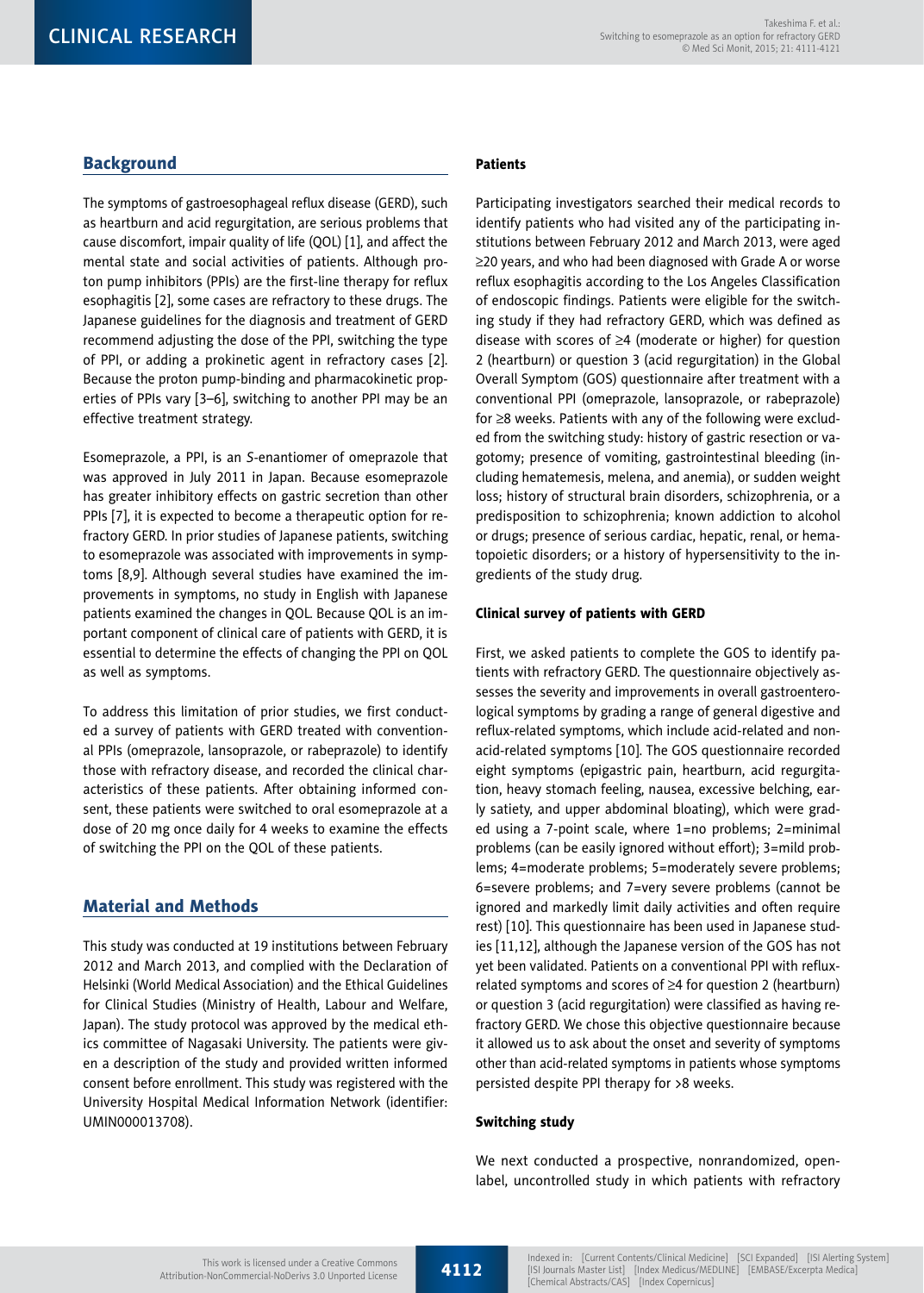CLINICAL RESEARCH

GERD who required maintenance therapy were switched to oral esomeprazole at a dose of 20 mg once daily for 4 weeks. The patients enrolled in this phase of the study completed the Gastrointestinal Symptom Rating Scale (GSRS) questionnaire [13] and GOS questionnaire before and at 2 and 4 weeks after starting esomeprazole therapy. The GSRS questionnaire was used to evaluate changes in QOL. It consists of 15 items that assess the following general gastrointestinal symptoms: pain or discomfort in the upper abdomen or in the pit of the stomach; heartburn; acid reflux; hunger pains; nausea; rumbling; bloating; belching; breaking wind; constipation; diarrhea; loose stools; hard stools; urgent need to have a bowel movement; and the sensation of not completely emptying the bowels. Each item is graded on a 7-point scale in which higher scores indicate worse QOL. The Japanese version of the GSRS has not yet been validated. The patients also recorded symptom diaries during the study, and the changes in the severity of heartburn and acid regurgitation were evaluated at 2 weeks after starting esomeprazole based on the information in these diaries. The patients were instructed to assess their symptoms using a 7-point scale similar to the GOS and GSRS. Treatment compliance was also confirmed using the patients' diaries. The efficacy of esomeprazole was prospectively evaluated based on the response rates and changes in GOS scores at 2 and 4 weeks after starting esomeprazole and GSRS scores at 4 weeks after starting esomeprazole. Regarding the doses of conventional PPIs, patients could use half, standard, or double doses.

## Prohibited and permitted concomitant drugs

During the study, patients were prohibited from using drugs that may affect efficacy evaluations (e.g., prokinetic drugs, antiulcer drugs, and anticholinergic drugs) and drugs that may interact with esomeprazole. However, these drugs were permitted if they were used throughout the study period without changes in their dose and administration frequency. Concomitant use of therapeutic drugs for comorbid diseases was permitted if the dose of these drugs was not reduced or administration suspended during the study period, and if the investigator expected the drugs to have no effects on the efficacy evaluations.

## Endpoints

The clinical survey data, including the GOS questionnaire, were used to determine the proportion of patients with refractory GERD and investigate their clinical characteristics, including patient characteristics (e.g., sex, age, and body mass index), details of prior therapy (e.g., type, dose, and duration of the prior drug), type and severity of symptoms, and clinical factors that might explain resistance to the prior PPI.

The primary endpoint in the switching study was the proportion of patients who reported an improvement in reflux-related symptoms evaluated by the GOS questionnaire at 4 weeks after switching to esomeprazole. Secondary endpoints included the proportion of patients with improvements in QOL evaluated by the GSRS questionnaire at 4 weeks; the proportion of patients with resolution of reflux-related symptoms evaluated by the GOS questionnaire at 2 and 4 weeks; the proportion of patients with improvements in reflux-related symptoms evaluated by the GOS questionnaire at 2 weeks after switching to esomeprazole; and the changes in reflux-related symptoms evaluated by patients' diaries at 2 weeks after switching to esomeprazole.

# Statistical analysis

In two prior studies of Japanese patients, it was reported that 70.6% and 71.0% of patients reported improvements in symptoms at 4 weeks after switching from a conventional PPI to 20 mg esomeprazole [8,9]. Based on these results, we assumed that 70% of patients would have improvements in symptoms after 4 weeks of treatment with esomeprazole. Based on a standard deviation of 15% and a 95% confidence interval, we needed to enroll 36 patients into this study. Assuming a dropout rate of 10%, we needed to enroll 40 patients into the switching study. Based on previous reports, we estimated that 40% of patients with GERD would be refractory to a PPI [14,15] and would be eligible for the initial survey. On the assumption that 70% of these patients would be willing to enroll in the switching study, we planned to enroll 140 patients for the survey.

The full analysis set and the per-protocol set were used for the primary and secondary analyses, respectively. The full analysis set included all of the patients except for those who did not receive the study drug at all and those who did not visit the hospital after providing informed consent. Differences in the distribution of patient characteristics at baseline were compared between patients with refractory GERD and the total cohort of patients using the  $\chi^2$  test.

An improvement in dyspepsia symptoms was defined as GOS scores of 1 or 2 for individual questions after 4 weeks of treatment with esomeprazole. Symptom resolution was defined as a score of 1 at 4 weeks. The proportions of patients with GOS scores of 1 or 2 for each symptom were compared between baseline and after 2 and 4 weeks of treatment with esomeprazole using McNemar's test.

The changes in the mean GSRS scores from baseline to 4 weeks and the changes in the severity of reflux-related symptoms from baseline to 2 weeks after switching to esomeprazole were compared using Wilcoxon's signed rank-sum test. The proportions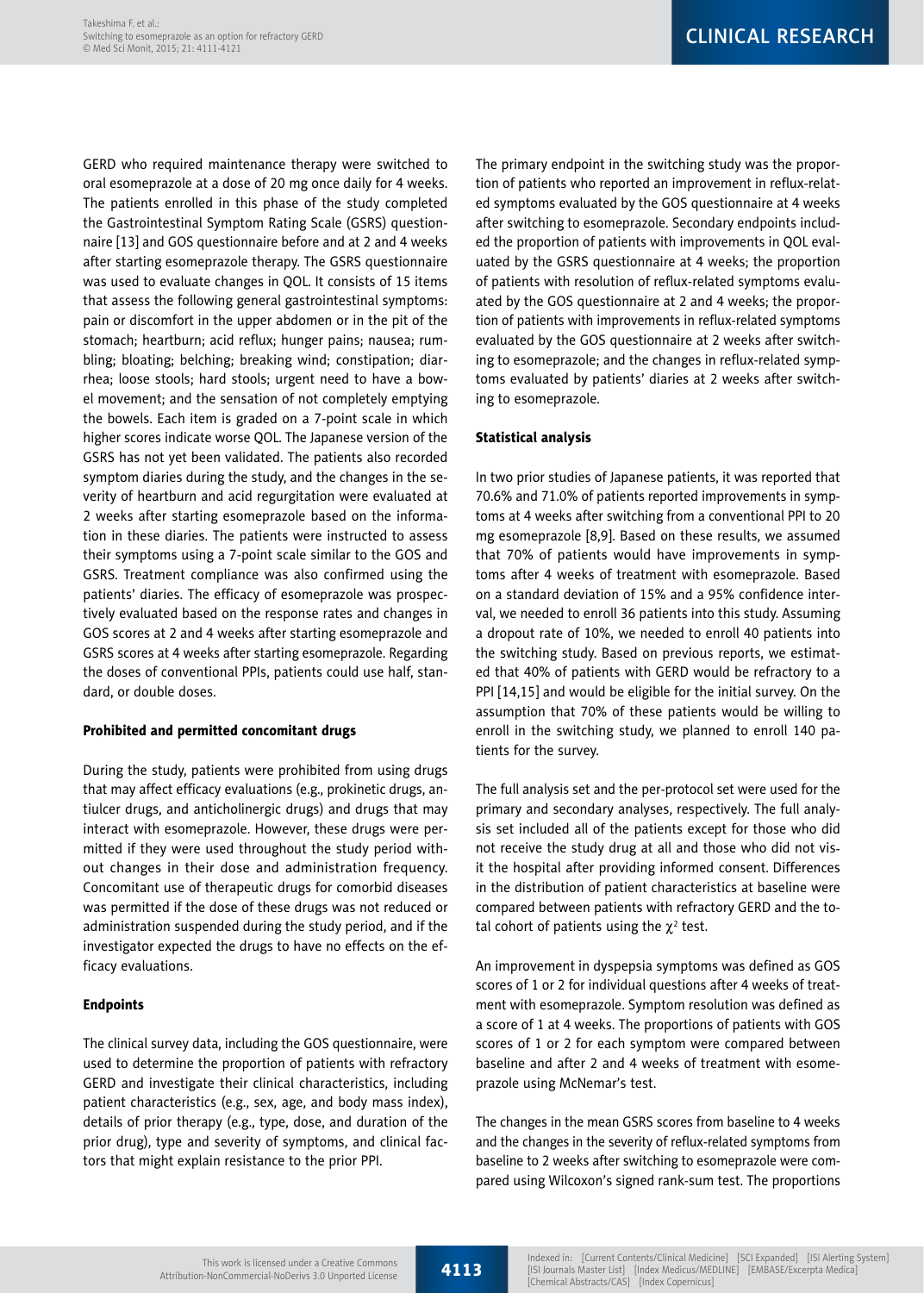of patients with resolution of reflux-related symptoms (GSRS scores of 1 or 2; considering the mean value in European patients of 1.53 [16]) at 2 and 4 weeks after switching to esomeprazole and the proportions of patients with improvements of reflux-related symptoms at 2 weeks after switching to esomeprazole were evaluated using McNemar's test.

In all tests, the significance level was set at *P*<0.05.

# Results

**Table 1.** Patient characteristics.

#### Clinical characteristics of patients with refractory GERD

Overall, 120 patients with GERD treated with conventional PPIs provided informed consent and completed the GOS questionnaire within the study period. Of these, 58 (48.3%) were refractory to PPI therapy based on GOS scores of  $\geq 4$  points for heartburn or acid regurgitation. Table 1 shows the clinical characteristics of all 120 patients with GERD and 58 patients with refractory GERD.

In the total cohort of 120 patients, about 52% were male, and the mean age and body mass index were 67.1 years and 24.1  $\text{kg/m}^2$ , respectively. The Los Angeles classification was grade A in 39.2%, grade B in 14.2%, and grade C or worse in 3.3% of patients. The prior PPI was administered at a half dose, standard dose, and double dose/higher in 31.7%, 63.3%, and 5.0% of patients, respectively. The most common PPI was 10 mg rabeprazole (30.8% of patients), followed by 20 mg omeprazole (25.8%), 10 mg omeprazole (17.5%), and 15 mg lansoprazole (14.2%). Most of the patients (75.0%) had been treated with a PPI for  $\geq$ 1 year, while 15.0% had been treated with a PPI for 2–6 months. Figure 1A shows the distribution of GOS scale scores for each question. Figure 1B shows the proportions of patients with scores  $\geq 4$  for each symptom. As might be expected, heartburn and acid regurgitation were the major symptoms, with about 40% of patients reporting scores of  $\geq$ 4 for these symptoms.

Most patients with refractory GERD were aged  $\geq 65$  years (69.0%; 40/58). The majority of patients with refractory GERD were prescribed a PPI at a standard or higher dose (79.3%;

| <b>Characteristic</b> |                  | <b>Total cohort</b>     | <b>Patients with</b><br>refractory GERD | <b>Patients without</b><br>refractory GERD | <b>D*</b> |  |
|-----------------------|------------------|-------------------------|-----------------------------------------|--------------------------------------------|-----------|--|
| N                     |                  | 120                     | 58                                      | 62                                         |           |  |
| <b>Sex</b>            | Male             | 62 (51.7)               | 26 (44.8)                               | 36(58.1)                                   | 0.147     |  |
|                       | Female           | 58 (48.3)               | 32 (55.2)                               | 26 (41.9)                                  |           |  |
| Age (years)           | Mean ±SD (range) | $67.1 \pm 11.2$ (37-92) | $69.4 \pm 9.12$ (47-89)                 | $65.0 \pm 12.6$ (37-92)                    | 0.035     |  |
|                       | <65              | 45 (37.8)               | 17 (29.8)                               | 28 (45.2)                                  | 0.085     |  |
|                       | $\geq 65$        | 74 (62.2)               | 40 (70.2)                               | 34 (54.8)                                  |           |  |
|                       | Unknown          |                         | $\mathbf{1}$                            |                                            |           |  |
| BMI $(kg/m2)$         | Mean $±$ SD      | $24.1 \pm 5.3$          | $24.0 \pm 3.36$                         | $24.1 \pm 3.61$                            | 0.86      |  |
|                       | $25$             | 64 (55.7)               | 31 (55.4)                               | 33 (55.9)                                  | 0.951     |  |
|                       | $\geq$ 25        | 51(44.3)                | 25 (44.6)                               | 26(44.1)                                   |           |  |
|                       | Unknown          | 5                       | 2                                       | 3                                          |           |  |
| Current smoking       | No               | 91 (75.8)               | 44 (75.9)                               | 47 (75.8)                                  | 0.922     |  |
|                       | <b>Yes</b>       | 17(14.2)                | 8(13.8)                                 | 9(14.5)                                    |           |  |
|                       | Smoking history  | (10.0)<br>12            | 6(10.3)                                 | (9.7)<br>6                                 |           |  |
| Alcohol intake        | Never            | 62(52.1)                | (56.9)<br>33                            | 29 (47.5)                                  |           |  |
|                       | Sometimes        | $26$ $(21.8)$           | 12 (20.7)                               | 14 (23.0)                                  | 0.565     |  |
|                       | Almost every day | 31(26.1)                | 13 (22.4)                               | 18 (29.6)                                  |           |  |
|                       | Unknown          | $\mathbf{1}$            |                                         | $\mathbf{1}$                               |           |  |
| H. pylori infection   | Negative         | 40 (80.0)               | 26 (78.8)                               | 14 (82.4)                                  |           |  |
|                       | Positive         | 10(20.0)                | 7(21.2)                                 | 3(17.6)                                    | 0.765     |  |
|                       | Unknown          | 70                      | 25                                      | 45                                         |           |  |

This work is licensed under a Creative Commons Attribution-NonCommercial-NoDerivs 3.0 Unported License

4114

Indexed in: [Current Contents/Clinical Medicine] [SCI Expanded] [ISI Alerting System] [ISI Journals Master List] [Index Medicus/MEDLINE] [EMBASE/Excerpta Medica] [Chemical Abstracts/CAS] [Index Copernicus]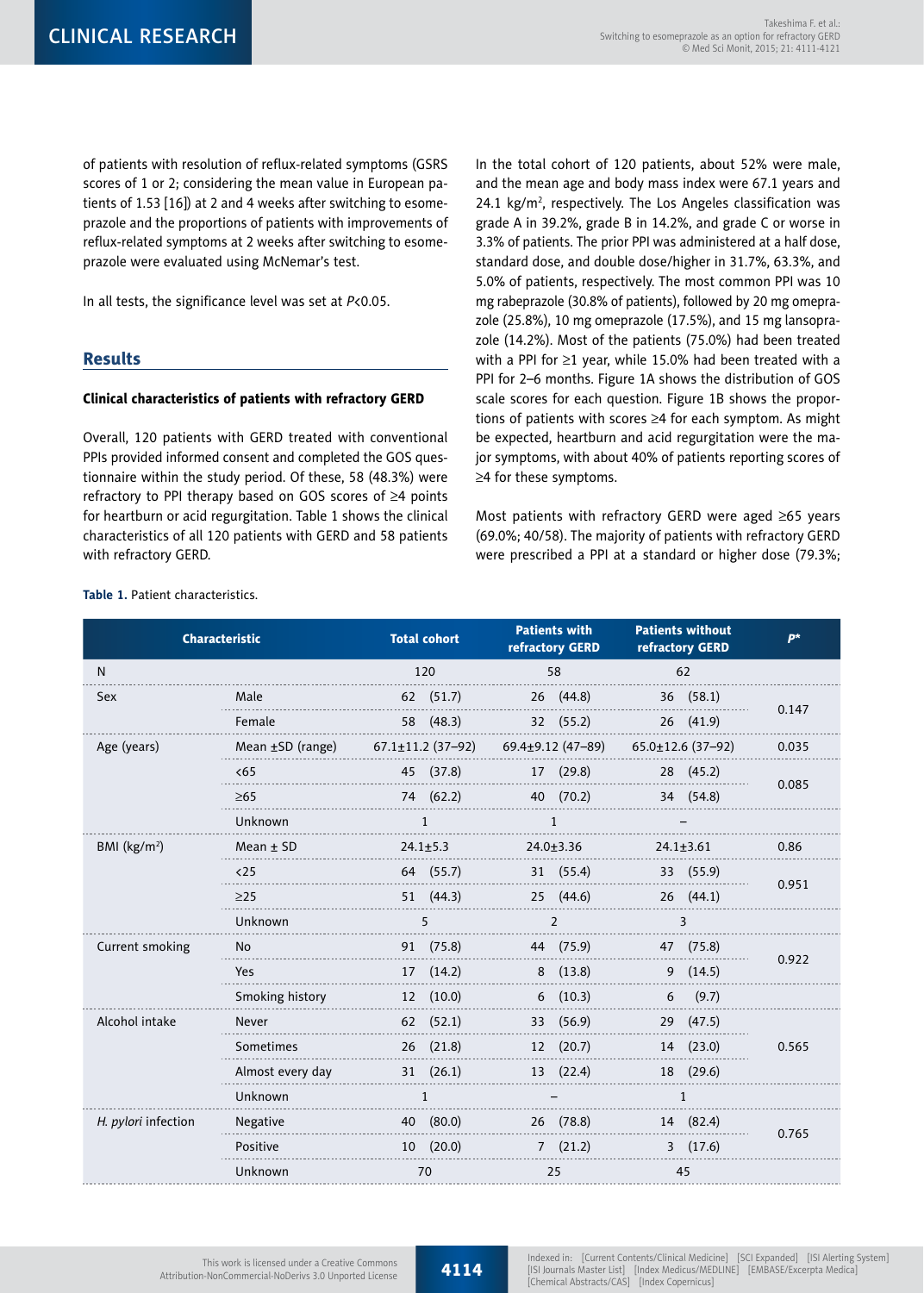#### **Table 1 continued.** Patient characteristics.

| <b>Characteristic</b> |                               |                 | <b>Total cohort</b> |             | <b>Patients with</b><br>refractory GERD |              | <b>Patients without</b><br>refractory GERD | $P^*$ |  |
|-----------------------|-------------------------------|-----------------|---------------------|-------------|-----------------------------------------|--------------|--------------------------------------------|-------|--|
| Los Angeles           | N                             | 17              | (16.3)              | 4           | (7.4)                                   |              | 13 (26.0)                                  |       |  |
| classification        | M                             | 19              | (18.3)              | 13          | (24.1)                                  | 6            | (12.0)                                     |       |  |
|                       | Α                             | 47              | (45.2)              | 27          | (50.0)                                  | 20           | (40.0)                                     |       |  |
|                       | B                             | 17              | (16.3)              | 8           | (14.8)                                  | 9            | (18.0)                                     | 0.086 |  |
|                       | C                             | 3               | (2.9)               | 2           | (3.7)                                   | $\mathbf{1}$ | (2.0)                                      |       |  |
|                       | D                             | $\mathbf{1}$    | (1.0)               | $\mathbf 0$ | (0.0)                                   | $\mathbf{1}$ | (2.0)                                      |       |  |
|                       | Unknown                       |                 | 16                  |             | 4                                       |              | 12                                         |       |  |
| Hiatus hernia         | Absent                        | 37              | (41.6)              | 19          | (40.4)                                  | 18           | (42.9)                                     |       |  |
|                       | Present                       | 52              | (58.4)              | 28          | (59.6)                                  | 24           | (57.1)                                     | 0.816 |  |
|                       | Unknown                       |                 | 31                  |             | 11                                      |              | 20                                         |       |  |
| PPI dose              | Half dose                     | 38              | (31.7)              | 12          | (0.7)                                   | 26           | (41.9)                                     |       |  |
|                       | Standard dose                 | 76              | (63.3)              | 41          | (70.7)                                  | 35           | (56.5)                                     | 0.017 |  |
|                       | ≥Double dose                  | 6               | (5.0)               | 5           | (8.6)                                   | $\mathbf{1}$ | (1.6)                                      |       |  |
| Dose/type of PPI      | 10 mg omeprazole              | 21              | (17.5)              | 6           | (10.3)                                  | 15           | (24.2)                                     |       |  |
|                       | 15 mg lansoprazole            | 17              | (14.2)              | 6           | (10.3)                                  | 11           | (17.7)                                     |       |  |
|                       | 20 mg omeprazole              | 31              | (25.8)              | 21          | (36.2)                                  | 10           | (16.1)                                     | 0.017 |  |
|                       | 30 mg lansoprazole            | 8               | (6.7)               | 2           | (3.4)                                   | 6            | (9.7)                                      |       |  |
|                       | 10 mg rabeprazole             | 37              | (30.8)              | 18          | (31.0)                                  | 19           | (30.6)                                     |       |  |
|                       | 10 mg ×2/20 mg<br>rabeprazole | 6               | (5.0)               | 5           | (8.6)                                   | $\mathbf{1}$ | (1.6)                                      |       |  |
| Frequency of          | Every day                     | 109             | (92.4)              | 51          | (91.1)                                  | 58           | (93.5)                                     |       |  |
| administration        | 4-6 days/week                 | 6               | (5.1)               | 3           | (5.4)                                   | 3            | (4.8)                                      | 0.787 |  |
|                       | As necessary                  | 3               | (2.5)               | 2           | (3.6)                                   | 1            | (1.6)                                      |       |  |
|                       | Unknown                       |                 | $\overline{2}$      |             | $\overline{2}$                          |              |                                            |       |  |
| Duration of           | ≥2–6 months                   | 18              | (15.3)              | 9           | (15.8)                                  | 9            | (14.8)                                     |       |  |
| administration        | ≥6–12 months                  | 10              | (8.5)               | 4           | (7.0)                                   | 6            | (9.8)                                      | 0.958 |  |
|                       | ≥12 months                    | 90              | (76.3)              | 44          | (77.2)                                  | 46           | (75.4)                                     |       |  |
|                       | Unknown                       |                 | 2                   |             | $\mathbf{1}$                            |              | 1                                          |       |  |
| Concomitant use of    | No                            | 81              | (67.5)              | 45          | (77.6)                                  | 36           | (58.1)                                     | 0.023 |  |
| other stomach drugs   | Yes                           |                 | 37 (30.8)           |             | 13 (22.4)                               | 26           | (41.9)                                     |       |  |
| Complications         | No                            | 25              | (21.0)              |             | 14 (24.6)                               | 11           | (17.7)                                     | 0.362 |  |
|                       | Yes                           | 94              | (79.0)              | 43          | (75.4)                                  | 51           | (82.3)                                     |       |  |
|                       | Unknown                       |                 | 1                   |             | 1                                       |              |                                            |       |  |
| Concomitant drugs     | No                            | 30 <sub>2</sub> | (25.0)              | 17          | (29.3)                                  | 13           | (21.0)                                     |       |  |
|                       | Yes                           | 90              | (75.0)              | 41          | (70.7)                                  | 49           | (79.0)                                     | 0.292 |  |

Values are presented as the n (%) or mean ±SD. \* *P*-values were calculated using the  $\chi^2$  test. BMI – body mass index; GERD – gastroesophageal reflux disease, PPI – proton pump inhibitor.

46/58). Only 13/58 patients (22.4%) were using a PPI together with other stomach drugs. The Los Angeles classification was grade A in about half of the patients with refractory GERD.

# Efficacy of esomeprazole

A total of 38 patients with refractory GERD were switched to 20 mg esomeprazole; their clinical characteristics are presented in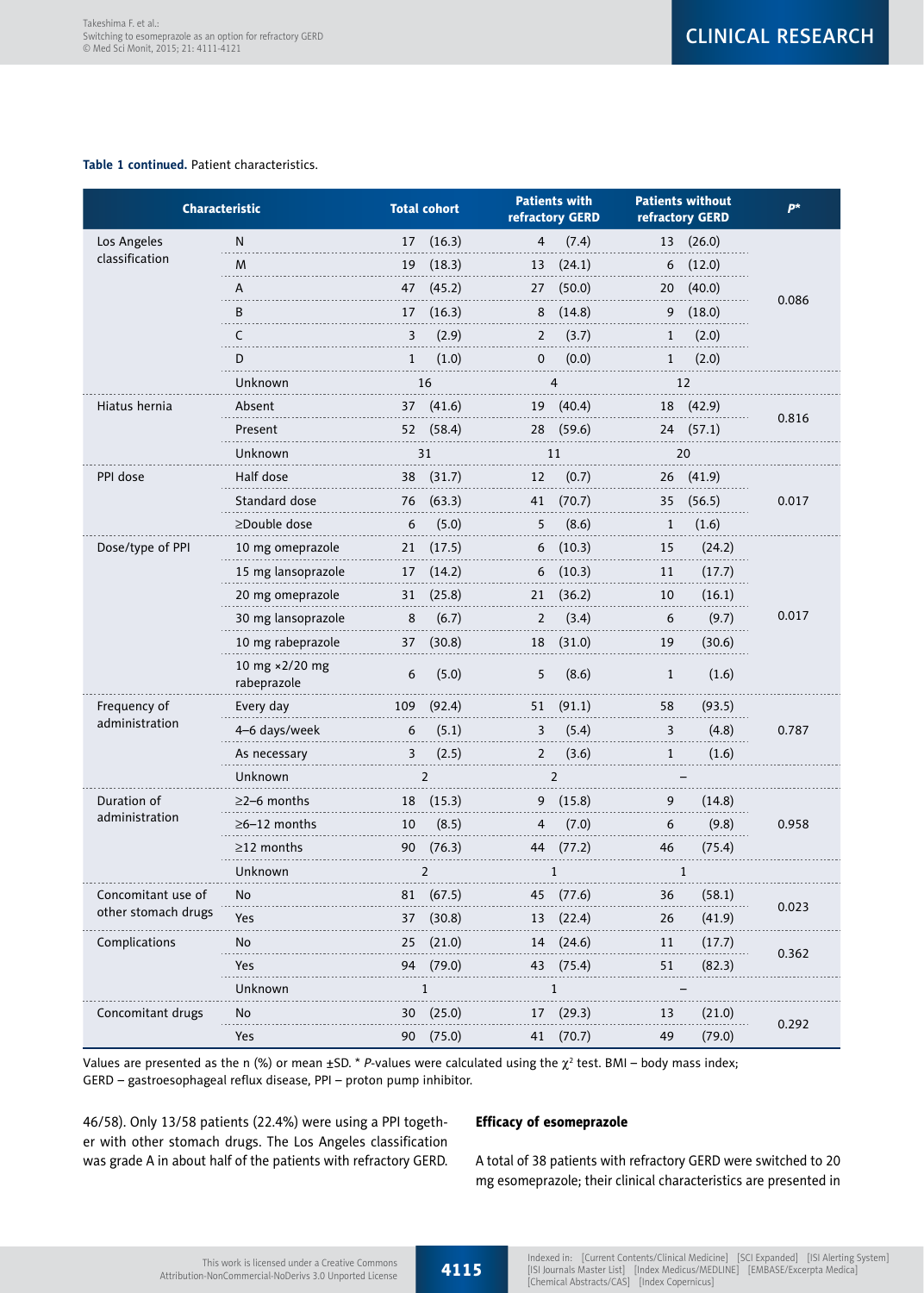

**Figure 1.** Severity of dyspepsia symptoms measured by the Global Overall Symptom (GOS) scale in the total cohort of 120 patients with gastroesophageal reflux disease (**A**) and proportion of patients with GOS scale scores  $\geq$ 4 for individual symptoms (**B**).

Table 2. There were 25 females (65.8%) and the mean age was 71.5 years. The Los Angeles classification immediately before switching to esomeprazole was grade A in 13 patients (34.1%), grade B in 4 patients (10.5%), and grade C in 1 patient (2.6%). The most frequently used PPI was 20 mg omeprazole (19 patients), followed by 10 mg rabeprazole (10 patients), and 15 mg lansoprazole (4 patients).

Table 3 shows the proportions of patients with improvements or resolution of symptoms at 2 or 4 weeks after switching to esomeprazole. As shown, significant numbers of patients had improvements or resolution of heartburn and acid regurgitation after 2 and 4 weeks of treatment compared with baseline values.

Of the 38 patients with refractory GERD who were switched to esomeprazole, 6 were excluded because of protocol deviations. Therefore, the changes in GSRS as an index of QOL were calculated for 32 patients (i.e., per-protocol set). Table 4 shows the changes in the GSRS total score and individual symptom scores in these patients. The reference values for the GSRS in a general population of European individuals were 1.53 for the total score, 1.39 for reflux, 1.56 for abdominal pain, 1.78 for indigestion, 1.38 for diarrhea, and 1.55 for constipation [16], with similar values in a prior Japanese study [17]. As shown in Table 4, the GSRS significantly decreased from before (1.88±0.52) to 4 weeks after switching to esomeprazole (1.33±0.53) (*P*<0.001). Likewise, there were significant reductions (i.e., improvements) in scores for reflux, abdominal pain, and indigestion. There were significant improvements in the GSRS total score and in the scores for reflux, abdominal pain, and indigestion in 29 patients whose prior PPI was administered at a standard dose or higher (Table 4). In three patients who were administered a PPI at a half dose, the GSRS total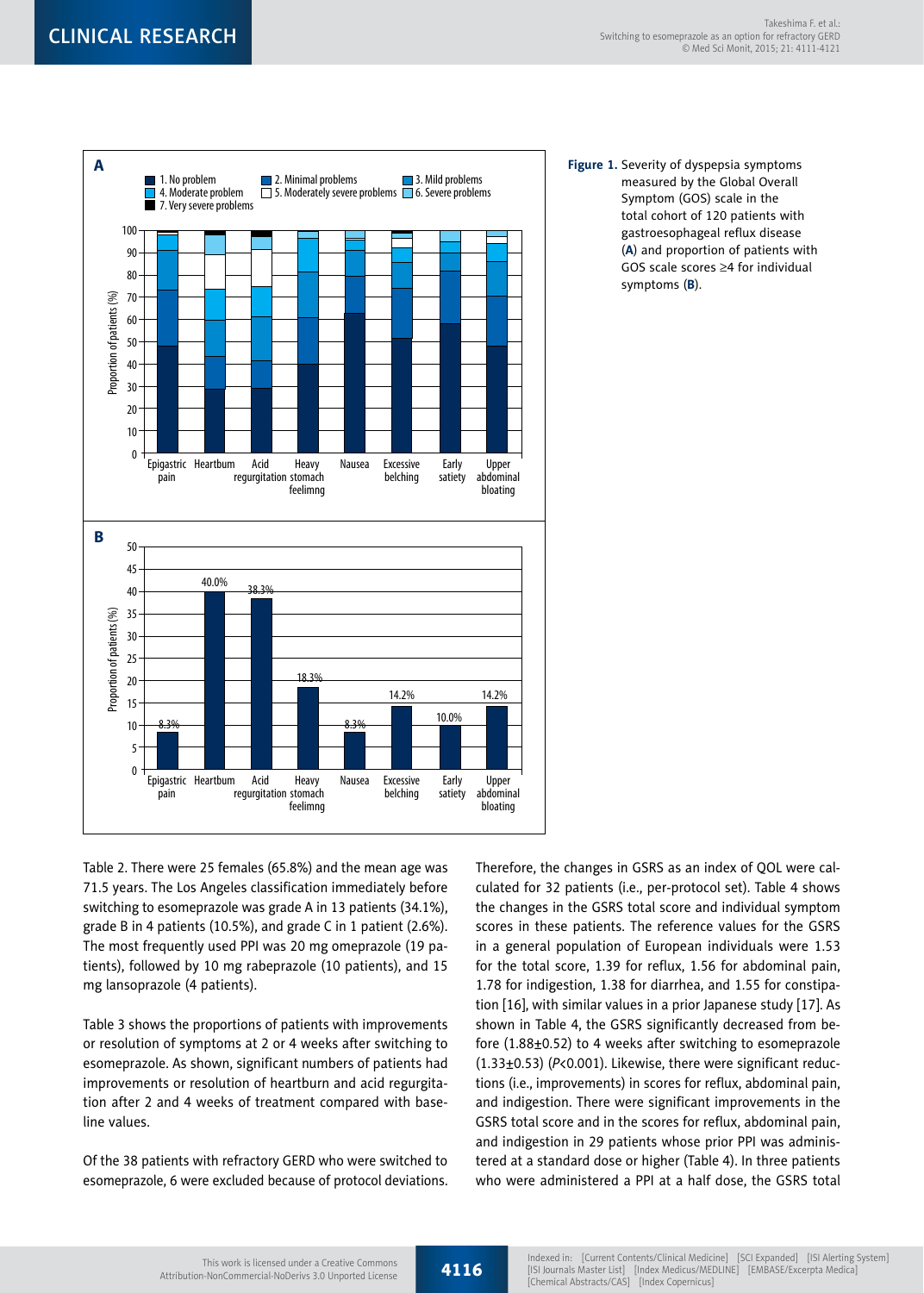#### **Table 2.** Clinical characteristics of patients with refractory gastroesophageal reflux disease who participated in the prospective switching study (n=38).

| Characteristic                          | <b>Value</b>               |                         |
|-----------------------------------------|----------------------------|-------------------------|
| Sex                                     | Male                       | (34.2)<br>13            |
|                                         | Female                     | (65.8)<br>25            |
| Age (years)                             | Mean ±SD                   | 71.5±8.36               |
| BMI (kg/m <sup>2</sup> )                | $25$<br>$- - - -$          | (50.0)<br>19            |
|                                         | $\geq$ 25                  | (50.0)<br>19            |
|                                         | Mean $±$ SD                | $24.3 \pm 3.7$          |
| Current smoking                         | No                         | (84.2)<br>32            |
|                                         | Yes                        | 3<br>(7.9)              |
|                                         | Smoking history            | 3<br>(7.9)              |
| Alcohol intake                          | Never                      | (63.2)<br>24            |
|                                         | Sometimes                  | (10.5)<br>4             |
|                                         | Almost every day           | 10<br>(26.3)            |
| H. pylori infection                     | Negative                   | (50.0)<br>19            |
|                                         | Positive                   | (18.4)<br>7             |
|                                         | Unknown                    | (31.6)<br>12            |
| Los Angeles classification (immediately | N                          | (10.5)<br>4             |
| before switching to esomeprazole)*      | M<br>.                     | (31.6)<br>12            |
|                                         | A                          | 13<br>(34.2)            |
|                                         | B<br>.                     | 4<br>(10.5)             |
|                                         | C                          | $\mathbf{1}$<br>(2.6)   |
|                                         | Unknown                    | 3<br>(7.9)              |
| Hiatus hernia                           | Absent                     | 14<br>(36.8)            |
|                                         | Present                    | (44.7)<br>17            |
|                                         | Unknown                    | (18.4)<br>7             |
| PPI dose                                | Half dose                  | (10.5)<br>4             |
|                                         | Standard dose              | (81.6)<br>31            |
|                                         | $\geq$ Double dose         | 3<br>(7.9)              |
| Dose/type of PPI                        | 15 mg lansoprazole         | (10.5)<br>4             |
|                                         | 20 mg omeprazole           | 19<br>(50.0)            |
|                                         | 30 mg lansoprazole         | $\overline{2}$<br>(5.3) |
|                                         | 10 mg rabeprazole          | (26.3)<br>10            |
|                                         | 10 mg ×2/20 mg rabeprazole | 1(2.6)/2(5.3)           |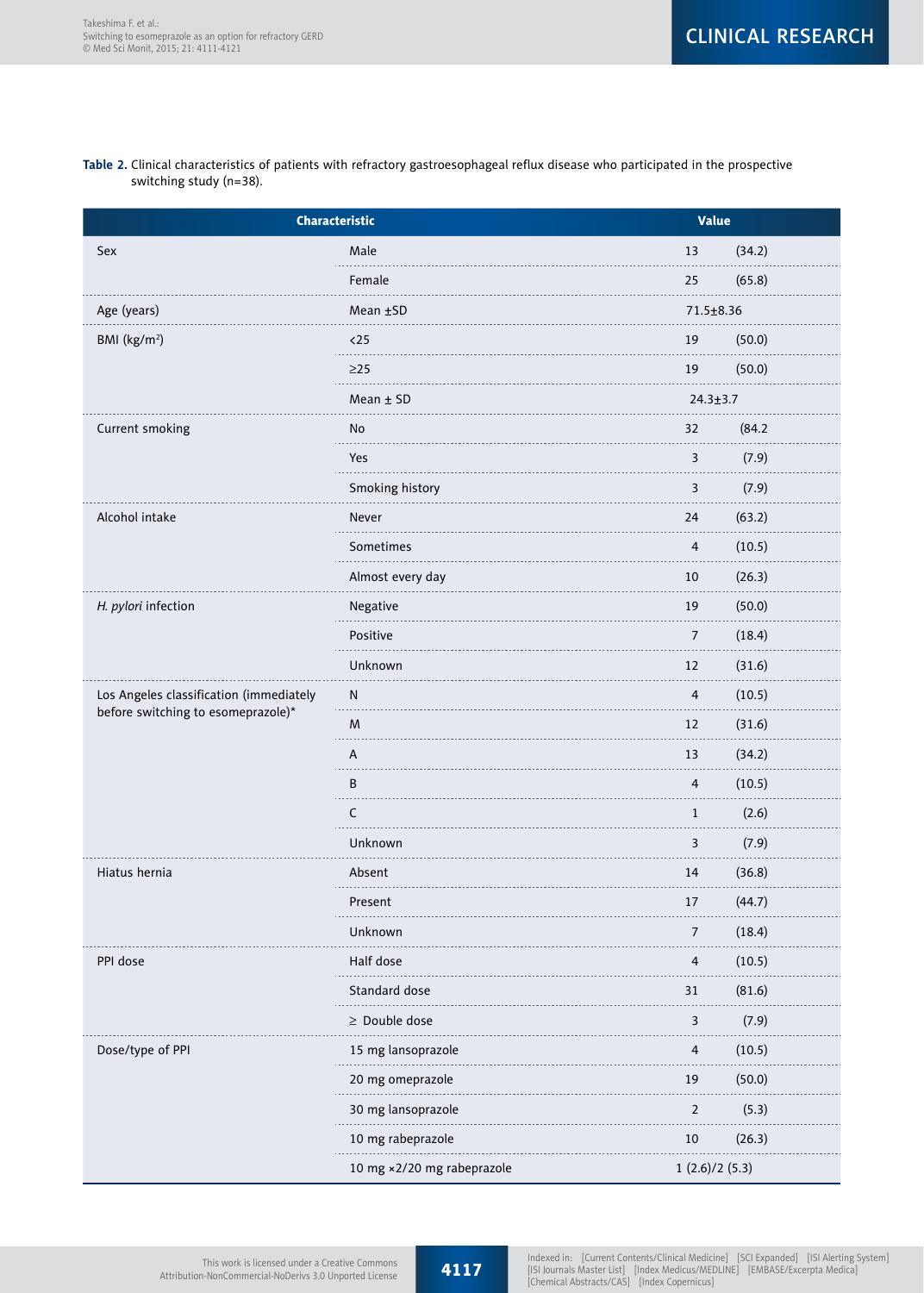**Table 2 continued.** Clinical characteristics of patients with refractory gastroesophageal reflux disease who participated in the prospective switching study (n=38).

| <b>Characteristic</b>                  | <b>Value</b>         |                |        |
|----------------------------------------|----------------------|----------------|--------|
| Frequency of administration            | Every day            | 36             | (94.7) |
|                                        | 4-6 days/week        | 1              | (2.6)  |
|                                        | As necessary         | 1              | (2.6)  |
| Duration of administration             | $\geq$ 2-6 months    | 5              | (13.2) |
|                                        | $\geq 6 - 12$ months | $\overline{2}$ | (5.3)  |
|                                        | $\geq$ 12 months     | 31             | (81.6) |
| Concomitant use of other stomach drugs | No                   | 29             | (76.3) |
|                                        | Yes                  | 9              | (23.7) |
| Complications                          | No                   | 10             | (26.3) |
|                                        | Yes                  | 27             | (71.1) |
|                                        | Unknown              | 1              | (2.6)  |
| Concomitant drugs                      | No                   | 11             | (28.9) |
|                                        | Yes                  | 27             | (71.1) |

Values are presented as the n (%) or mean ±SD. \* The Los Angeles classification was determined immediately before switching to esomeprazole. BMI – body mass index; PPI – proton pump inhibitor.

**Table 3.** Proportions of patients with an improvement or resolution of symptoms at 2 or 4 weeks after switching to esomeprazole.

|                                | <b>After 2 weeks of treatment</b>          |                |                                           |                       | <b>After 4 weeks of treatment</b>          |                       |                                           |                |
|--------------------------------|--------------------------------------------|----------------|-------------------------------------------|-----------------------|--------------------------------------------|-----------------------|-------------------------------------------|----------------|
| Symptom*                       | <b>Symptom</b><br>improvement <sup>†</sup> | $P^{\ddagger}$ | <b>Symptom</b><br>resolution <sup>§</sup> | <b>p</b> <sup>#</sup> | <b>Symptom</b><br>improvement <sup>†</sup> | <b>p</b> <sup>#</sup> | <b>Symptom</b><br>resolution <sup>§</sup> | $P^{\ddagger}$ |
| Epigastric<br>pain             | $66.7\%$ (2/3)                             | $nd^*$         | 33.3% (1/3)                               | $nd^*$                | $66.7\%$ (2/3)                             | $nd^*$                | $66.7\%$ (2/3)                            | nd#            |
| Heartburn                      | 75.8% (25/33)                              | < 0.001        | 54.5% (18/33)                             | < 0.001               | 90.9% (30/33)                              | < 0.001               | 57.6% (19/33)                             | < 0.001        |
| Acid<br>regurgitation          | 71.4% (20/28)                              | < 0.001        | 46.4% (13/28)                             | < 0.001               | 82.1% (23/28)                              | < 0.001               | 46.4% (13/28)                             | < 0.001        |
| Heavy stomach<br>feeling       | 70.0% (7/10)                               | <0.05          | 40.0% (4/10)                              | ns                    | 70.0% (7/10)                               | ns                    | 40.0% (4/10)                              | ns             |
| <b>Nausea</b>                  | 66.7% (4/6)                                | $nd^*$         | 50.0% (3/6)                               | $nd^*$                | 100.0% (6/6)                               | $nd^*$                | 50.0% (3/6)                               | $nd^*$         |
| Excessive<br>belching          | 81.8% (9/11)                               | < 0.01         | 72.7% (8/11)                              | <0.05                 | 100.0%<br>(11/11)                          | < 0.01                | 72.7% (8/11)                              | <0.05          |
| Early satiety                  | 83.3% (5/6)                                | $nd^*$         | 83.3% (5/6)                               | $nd^*$                | 100.0% (6/6)                               | nd#                   | 83.3% (5/6)                               | $nd^*$         |
| Upper<br>abdominal<br>bloating | 100.0% (5/5)                               | nd#            | 80.0% (4/5)                               | nd#                   | 80.0% (4/5)                                | nd#                   | $60.0\%$ (3/5)                            | nd#            |

\* Symptom scores are reported for subjects with a score of  $\geq$ 4 for at least one symptom. † Symptom score  $\leq$ 2 at 2 or 4 weeks.

‡ McNemar's test (*vs.* before switching to esomeprazole). § Symptom score=1 at 2 or 4 weeks. # *P*-values were not determined because of the small numbers of subjects. nd – not determined; ns – not significant.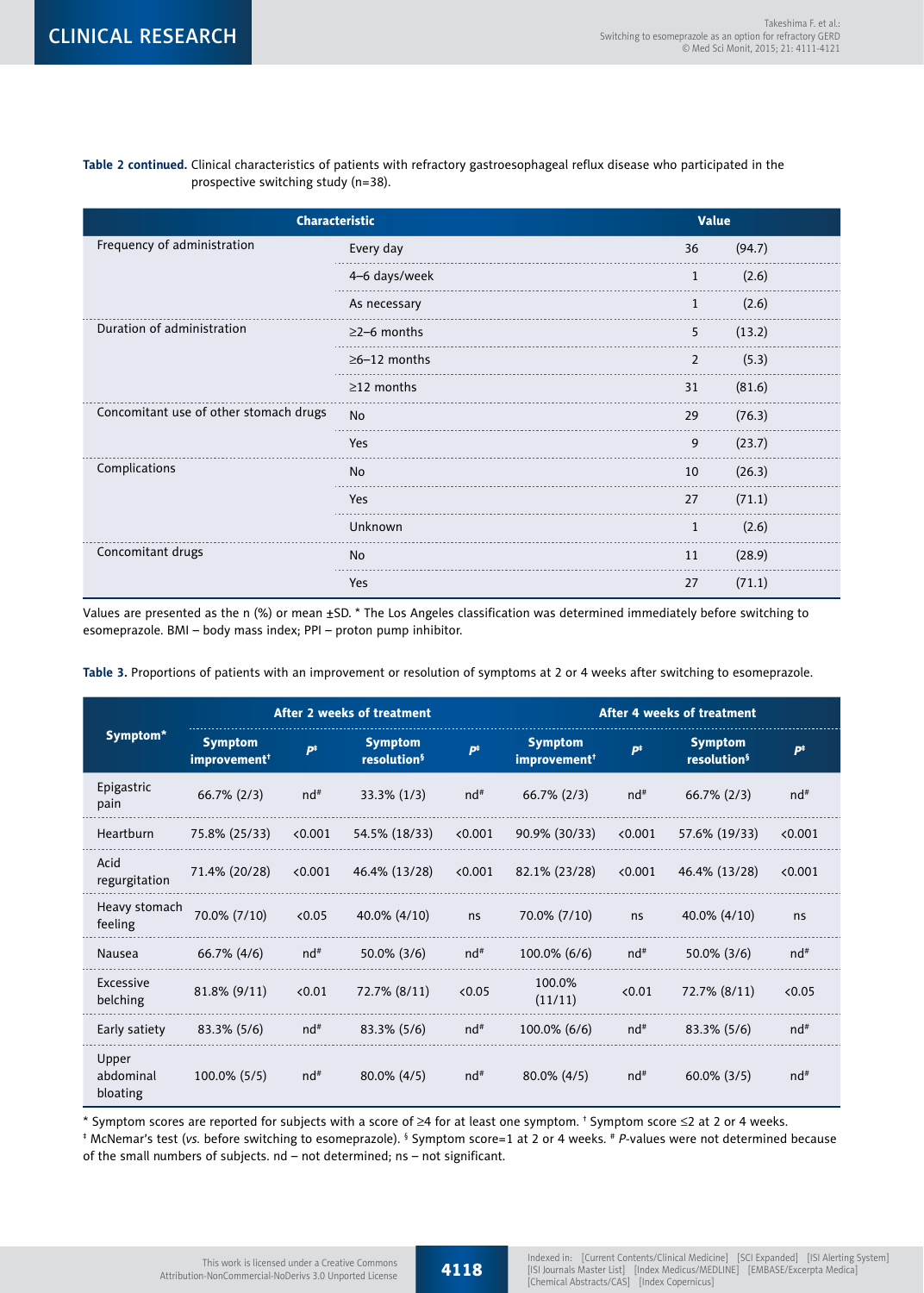| <b>Variable</b> |                 | <b>All patients</b><br>$(n=32)$ |         | Patients whose prior PPI was administered at a<br>standard or high dose (n 29) |                 |         |  |
|-----------------|-----------------|---------------------------------|---------|--------------------------------------------------------------------------------|-----------------|---------|--|
|                 | <b>Before</b>   | 4 weeks                         | $P^*$   | <b>Before</b>                                                                  | 4 weeks         | $P^*$   |  |
| Total score     | $1.88 + 0.52$   | $1.33 \pm 0.53$                 | < 0.001 | $1.85 + 0.51$                                                                  | $1.30 + 0.50$   | < 0.001 |  |
| Reflux          | $4.23 \pm 1.41$ | $1.66 + 0.84$                   | < 0.001 | $4.33 \pm 1.43$                                                                | $1.62 + 0.85$   | 0.001   |  |
| Abdominal pain  | $1.66 + 0.80$   | $1.28 + 0.55$                   | 0.018   | $1.62 + 0.80$                                                                  | $1.22 + 0.50$   | 0.001   |  |
| Indigestion     | $1.70 + 0.65$   | $1.27 + 0.40$                   | < 0.001 | $1.66 + 0.63$                                                                  | $1.24 \pm 0.37$ | 0.002   |  |
| Diarrhea        | $1.31 + 0.95$   | $1.25 + 0.85$                   | ns      | $1.22 + 0.76$                                                                  | $1.18 + 0.76$   | ns      |  |
| Constipation    | 1.34+0.71       | $1.33 + 0.72$                   | ns      | $1.34 + 0.73$                                                                  | $1.34 + 0.75$   | ns      |  |

**Table 4.** Changes in Gastrointestinal Symptom Rating Scale total scores and scores for individual symptoms.

Values are presented as the mean ±SD. \* Wilcoxon signed rank-sum test. PPI – proton pump inhibitor; ns – not significant.



**Figure 2.** Changes in the severity of refluxrelated symptoms (heartburn or acid regurgitation) for the first 2 weeks after switching to esomeprazole (n=36) in patients who reported scores of ≥4 for either symptom on the Global Overall Symptom (GOS) scale. The severity of each symptom was rated using a 7-point scale and recorded in a daily diary, similar to that used in the GOS and Gastrointestinal Symptom Rating Scale. \* *P*<0.01 *vs.* before switching to esomeprazole (Wilcoxon signed ranksum test).

score decreased from  $2.13\pm0.50$  to  $1.69\pm0.64$ , and the reflux syndrome score decreased from 3.33±0.62 to 2.00±0.71.

Figure 2 shows the changes in the severity score for reflux-related symptoms recorded for the first 2 weeks in a diary after switching to esomeprazole in 36 patients. As shown, the severity score for reflux-related symptoms decreased significantly (i.e., improved) as early as 1 day after switching to esomeprazole. The symptom score had decreased by 58.5% at 2 weeks after switching to esomeprazole.

# **Discussion**

According to the Guidelines for the Diagnosis and Treatment of Gastroesophageal Reflux Disease developed by the Japanese Society of Gastroenterology [2], the presence of GERD-related symptoms more than once per week decreases the QOL of patients. The Japanese Society of Gastroenterology guidelines also suggest that drugs that achieve quicker symptom resolution may improve QOL. It was also suggested that PPIs achieve greater improvements in QOL than  ${\sf H}_{_2}$  receptor agonists or prokinetic agents.

Miwa conducted an internet-based survey between July and August, 2010, of 117 patients with GERD or patients prescribed PPIs to treat GERD-related symptoms to determine the frequency of GERD-related symptoms, such as heartburn, during PPI therapy [18]. The survey revealed that 12% and 26% of patients had GERD symptoms daily or 2–3 times per week, respectively. Thus, approximately one-third of patients with GERD experienced symptoms at least twice weekly despite PPI therapy. Additionally, in a study that performed endoscopy before and after PPI therapy in 541 Japanese patients with Los Angeles grade A–D reflux esophagitis, erosive esophagitis was unresolved in approximately 40% of patients treated with a PPI for a mean duration of 1.1 years [19].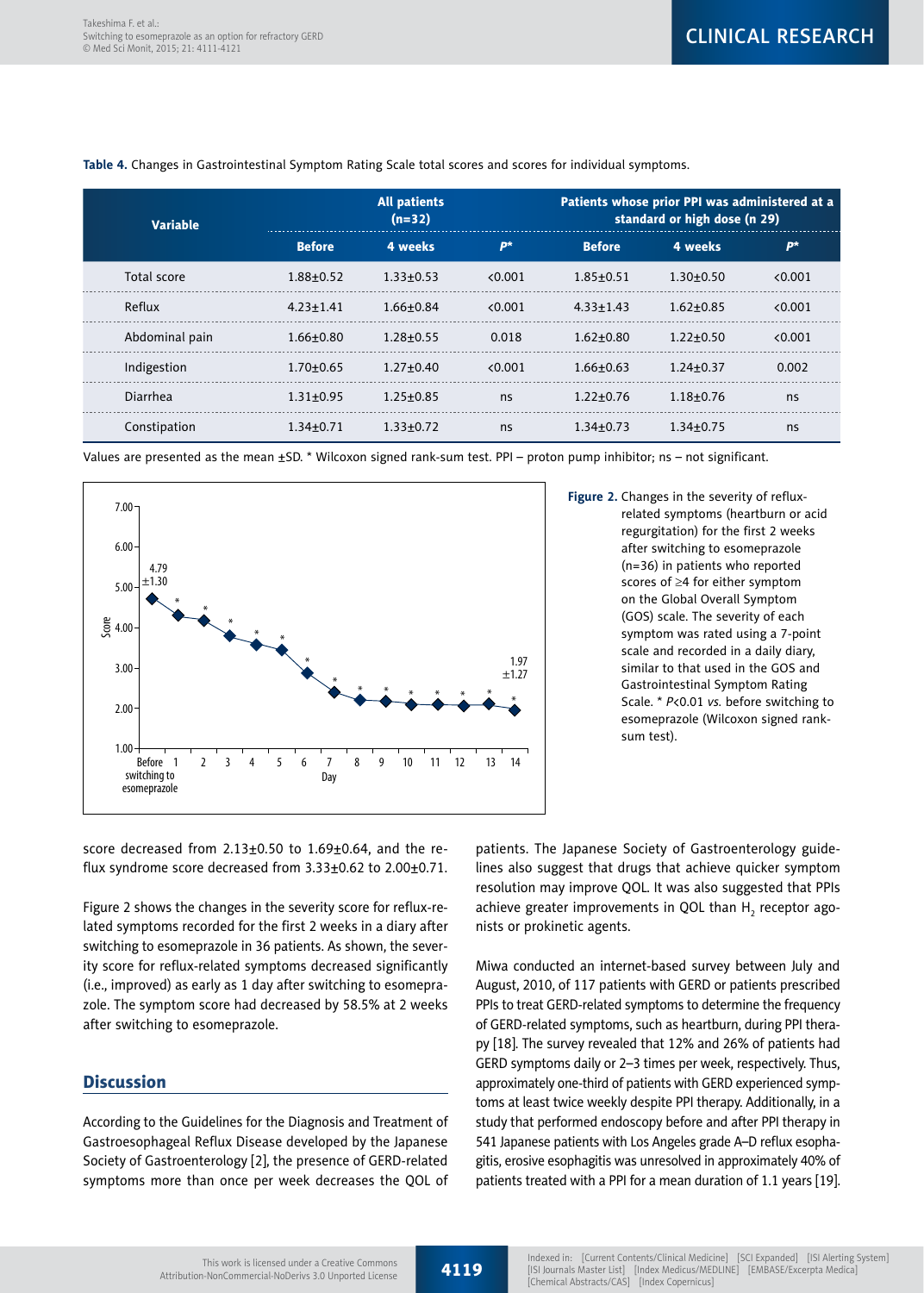A systematic review suggested that, in about 30% of GERD patients, the symptoms remained despite standard doses of PPIs once daily, although the approved PPI doses in that review differed from those in Japan [20]. Likewise, in another systematic review on the use and adherence to PPIs in patients with GERD and reflux symptoms, it was reported that 19–44% of patients in secondary care had a partial or no response in a meta-analysis of randomized controlled studies [21]. It was also reported that reflux symptoms remained in 40–60% of patients in primary care in randomized controlled studies and in 50–60% of patients in observational studies [22].

Esomeprazole is an effective inhibitor of gastric acid secretion, and rapidly resolves the symptoms of GERD. It also has excellent effects in the context of endoscopic therapy. In past studies that measured the 24-h median intragastric pH, it was found that the duration of an intragastric  $pH \geq 4$  was significantly greater in patients treated with 20 mg esomeprazole than in patients treated with 20 mg omeprazole (12.7 *vs.* 10.5 h, *P*<0.01) [21], 15 mg lansoprazole (12.1 *vs.* 10.3 h, *P*=0.026) [7], or 10 mg rabeprazole (14.4 *vs.* 12.4 h, *P*=0.011) [9]. It was also reported that esomeprazole is less susceptible to hepatic metabolism by the cytochrome P450 family of enzymes. Therefore, its inhibition of gastric acid secretion is hardly affected by polymorphisms in *CYP2C19*, in particular [23].

In this study, we conducted a survey to determine the proportion of patients with GERD that is refractory to conventional PPIs, and to assess the clinical characteristics of these patients. We also conducted a prospective study to examine the effects of switching to 20 mg esomeprazole in patients with refractory GERD.

Intriguingly, we found that a large proportion of patients with refractory GERD were elderly, although the proportion was not significantly different to that in the cohort of 120 patients. The GOS questionnaire revealed that nearly half of the patients treated with a PPI had refractory GERD, even though about 70% were using a standard or high dose of the PPI. Regarding patient characteristics, the proportion of refractory patients was lower among patients with a low PPI dose and in patients who concomitantly used other drugs for stomach disorders. The higher proportion of refractory patients among patients using a high PPI dose may be related to the presence of severe symptoms in these patients. None of the other characteristics evaluated in this study were associated with the prevalence of refractory disease.

After switching from the conventional PPI to esomeprazole, patients reported significant improvements or resolution of acid regurgitation and excessive belching at 2 and 4 weeks after switching to esomeprazole. In terms of GSRS, which was used as an index of QOL, the patients reported significant improvements in the total score as well as the scores for reflux,

abdominal pain, and indigestion at 4 weeks after switching to esomeprazole. Furthermore, the patients also reported significant improvements in the severity of reflux-related symptoms in the first 2 weeks after switching to esomeprazole, based on the scores reported in their diaries. Notably, the improvement in the reflux-related symptoms severity score was apparent as early as 1 day after switching to esomeprazole, and it decreased by 58.5% after 2 weeks of esomeprazole.

Several factors might contribute to the improvements in symptoms and QOL after switching from a conventional PPI to esomeprazole in patients with refractory GERD, including its strong inhibitory effects on gastric acid secretion [7,21,24] and the limited effect of *CYP2C19* polymorphisms on its metabolism [23]. It has also been suggested that the effectiveness of specific PPIs may differ among patients [20]. However, some aspects of the study design might contribute to the improvement in symptoms. First, participation in the study and recording symptoms in a diary might have increased the level of drug adherence and the patients might have experienced some improvements in symptoms if they continued or optimized their prior PPI rather than switching to esomeprazole. Second, we cannot exclude the possibility of a placebo effect associated with switching to a new drug, especially considering the relatively short observation time of 4 weeks. Thus, future studies should include a control arm in which patients continue their prior PPI or switch to an alternative comparator drug. Nevertheless, in an earlier study [12], 4 weeks of treatment with esomeprazole was associated with significant improvements in markers of quality of life and GERD symptoms. Finally, fewer patients were enrolled during the study period than originally planned, which might affect the statistical power of some analyses.

# Conclusions

This study revealed that almost half of patients with GERD were refractory to conventional PPI therapy. Based on these results, we suggest that esomeprazole represents an alternative, effective treatment option for patients with GERD refractory to conventional PPIs.

## Conflict of Interests

Dr. Takeshima has received medical writing services that were funded by AstraZeneca K.K. (Osaka, Japan) according to a publication support agreement.

#### Acknowledgements

We wish to thank Nicholas D. Smith, PhD, for providing medical writing services, which were funded by AstraZeneca K.K. (Osaka, Japan) according to a publication support agreement.